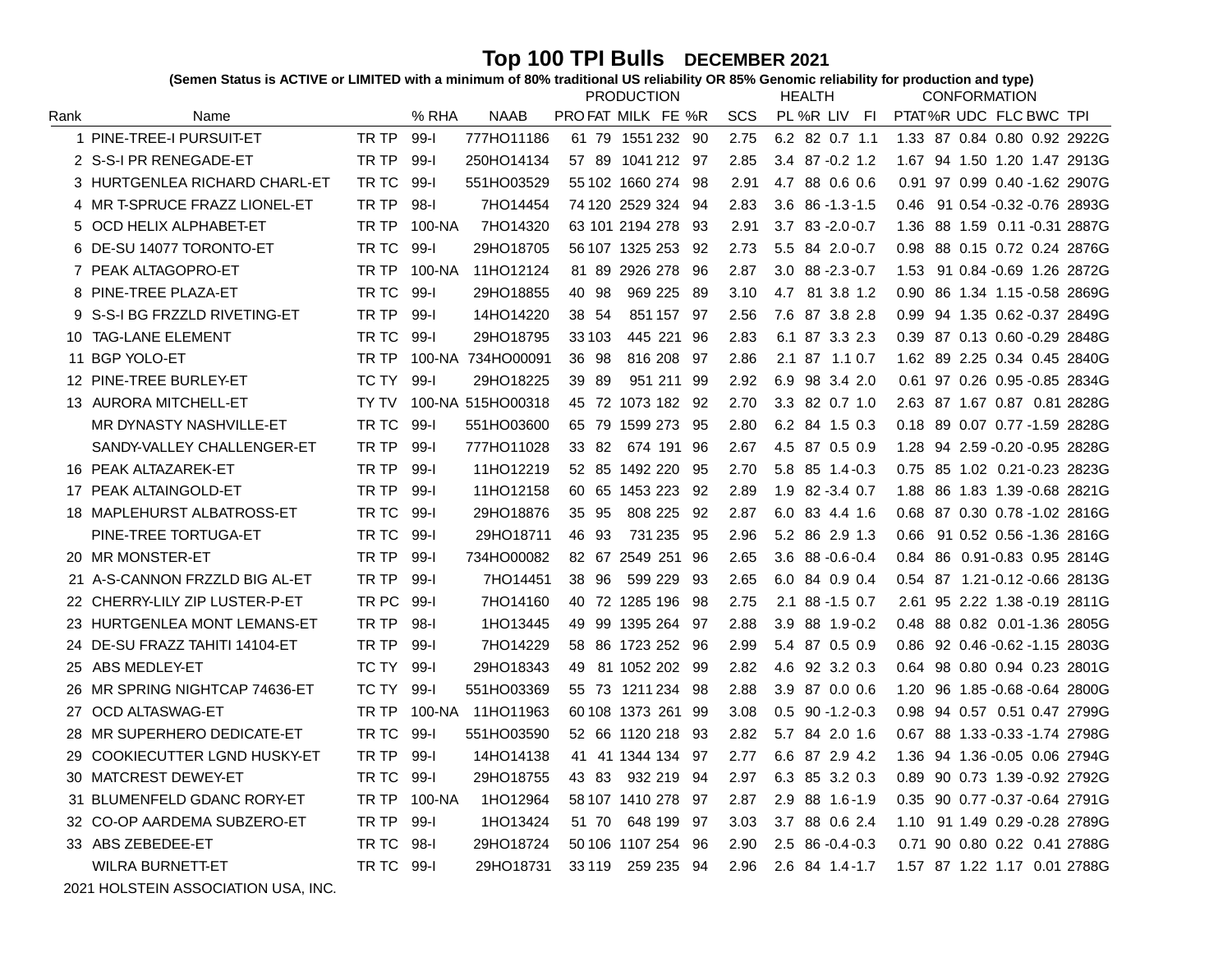Top 100 TPI Bulls DECEMBER 2021<br>(Semen Status is ACTIVE or LIMITED with a minimum of 80% traditional US reliability OR 85% Genomic reliability for production and type)

|      |                                |           |          |                   | <b>PRODUCTION</b>    |      |      | <b>HEALTH</b>            | <b>CONFORMATION</b>                 |
|------|--------------------------------|-----------|----------|-------------------|----------------------|------|------|--------------------------|-------------------------------------|
| Rank | Name                           |           | % RHA    | NAAB              | PROFAT MILK FE %R    |      | SCS  | PL%R LIV FI              | PTAT%R UDC FLC BWC TPI              |
|      | 35 FB 6860 SPECTRE PERK-ET     | TR TC     | $99 - 1$ | 29HO18843         | 48 113<br>939 268    | -91  | 2.89 | $2.1$ 83 - $0.3$ - $1.8$ | 1.19 85 0.58 1.21-0.57 2785G        |
|      | ST GEN R-HAZE RAPID-ET         | TC TY     |          | 100-NA 551HO03591 | 56 77 1475 213       | -95  | 2.96 | 2.3 84 0.2-1.3           | 2.01 93 1.66 1.03 1.26 2785G        |
|      | 37 ABS ACHIEVER-ET             | TC TY     | 99-NA    | 29HO18296         | 23 1 14<br>108 237   | -99  | 2.71 | 3.9 93 4.2-1.0           | 0.56<br>98 1.12 0.74 -1.57 2784G    |
|      | MR RI-VAL-RE FREE BILLY-ET     | TR TC     | $99 - 1$ | 29HO18906         | 58 121 1108 315      | -93  | 3.02 | 3.8 83 2.5-1.5           | -0.42 85 -0.29 0.24 -1.73 2784G     |
| 39   | WOODCREST KING DOC             | TR TP     | $99-I$   | 250HO12961        | 54 69 1574 179       | -99  | 3.14 | $2.2$ 96 - $2.9$ - $1.2$ | 99 2.36 2.10 1.06 2783G<br>3.54     |
| 40   | <b>WESTCOAST ALCOVE</b>        | TR TP     | $99 - 1$ | 777HO11000        | 61105 1553 248       | -97  | 3.10 | $1.3$ 88 - $2.6$ - $1.2$ | 95 1.40 0.49 1.09 2779G<br>1.30     |
|      | 41 AOT SILVER HELIX-ET         | TR TP     | 100-NA   | 14HO07770         | 61117 1693 305       | -99  | 3.03 | $1.3$ 98 - 6.6 - 1.4     | 99 0.80 - 0.19 0.17 2778G<br>1.07   |
|      | DE-SU FRAZZLD ROME 14192-ET    | TR TP     | $99-I$   | 14HO14226         | 47 92 1124 234       | -97  | 2.51 | $6.3$ 87 0.8 -0.1        | 93 0.40 -0.30 -0.60 2778G<br>0.06   |
|      | 43 DE-SU MILLINGTON 12074-ET   | TR TP     | $99 - 1$ | 7HO12421          | 46 97 1183 247       | -99  | 2.72 | $3.0$ $98 - 1.6 - 0.3$   | 0.85 98 1.08 0.11-0.54 2777G        |
| 44   | <b>PROGENESIS MARIUS</b>       | TR TP     | $99 - 1$ | 200HO10959        | 56 59 1383 208       | 96   | 2.91 | 4.4 88 1.4 0.1           | 1.20 95 1.87 0.36 -0.71 2775G       |
| 45   | <b>WELCOME SILVER GRIFF-ET</b> | TR TP     | 100-NA   | 14HO07796         | 53 108<br>759 262    | - 99 | 3.12 | 2.4 96 -1.1 0.0          | 0.91 96 0.62 0.17 -0.44 2774G       |
|      | 46 AOT BLOWTORCH HEALER-ET     | TR TP     | $99 - 1$ | 1HO13458          | 60 116 1269 281      | - 95 | 2.74 | $1.5$ 87 -1.9 -1.9       | 0.78 88 0.60 -0.70 0.03 2773G       |
|      | <b>TAG-LANE DEFIANCE</b>       | <b>TR</b> | $99 - 1$ | 29HO18581         | 51 91 1584 260       | -99  | 2.76 | 5.0 92 3.1 1.1           | -0.46 92 -0.01 -0.43 -1.06 2773G    |
|      | 48 DE-SU 13961 SANJAY-ET       | TR TC     | $99 - 1$ | 29HO18753         | 44 86 1232 216       | -99  | 3.02 | 4.5<br>88 0.1 1.0        | 95 1.03 0.85 -1.01 2772G<br>0.67    |
|      | <b>OCD HELIX MILFORD-ET</b>    | TR TP     | 100-NA   | 14HO14315         | 51 96<br>1091 262    | -95  | 2.84 | $3.5$ $87 - 1.5 - 0.9$   | 90 0.62 0.70 -0.27 2772G<br>1.08    |
| 50   | DENOVO 7895 MENTOR-ET          | TR TC     | $99-I$   | 29HO18775         | 61 55 1705 191       | -89  | 2.71 | 4.4<br>81 0.5 1.1        | 86 1.42 0.16 0.12 2771G<br>1.05     |
| 51   | <b>MR RUBICON CASHIN-ET</b>    | TC TY     |          | 100-NA 551HO03449 | 52 85 1633 262       | - 98 | 2.86 | 4.2 88 0.5-0.8           | 0.74 89 1.55 - 0.25 - 1.48 2769G    |
| 52   | <b>WESTCOAST AROMAS-ET</b>     | TR TP     | $99 - 1$ | 200HO11167        | 55 85 1540 219       | 92   | 2.89 | 2.3<br>$81 - 0.8 - 0.7$  | 1.62 85 1.11 0.85 0.53 2767G        |
| 53   | PINE-TREE CW LEGACY-ET         | TR TP     | $99-I$   | 7HO14250          | 31 68<br>451 168     | -98  | 2.60 | 8.2 88 3.1 1.5           | 0.40 94 1.52 - 0.24 - 1.33 2763G    |
| 54   | WELCOME DELPRO 3565-ET         | TR TP     | $99 - 1$ | 14HO14442         | 49 52 1038 157 92    |      | 2.80 | 5.8 82 2.6 2.8           | 0.72 87 0.76 0.31 0.15 2760G        |
| 55   | ABS SASSAFRAS-ET               | TR TC     | $99 - 1$ | 29HO18697         | 252 232 94<br>28 107 |      | 2.99 | 4.0 84 2.3 0.4           | 0.68 87 0.72 0.76 -0.94 2759G       |
| 56   | FARNEAR DELTA-LAMBDA-ET        | TR TP     |          | 100-NA 551HO03379 | 43 47 1123 157 99    |      | 2.75 | 4.6 94 0.6 - 0.2         | 2.72 99 2.91 0.79 0.13 2758G        |
| 57   | SANDY-VALLEY EISAKU-ET         | TR TP     | $99 - 1$ | 7HO14364          | 41 77 1094 199       | - 94 | 3.11 | 4.0 84 0.5 0.9           | 1.74 90 1.08 1.13 -0.09 2753G       |
| 58   | SANDY-VALLEY ALTAESCAPE-ET     | TR TP     | $99-I$   | 11HO12302         | 48 82 1096 216 93    |      | 3.03 | 3.8 84 1.0 1.3           | 0.75 86 0.91-0.03 0.27 2751G        |
| 59   | SIEMERS CHARLEY MERRYGUY-ET    | TR TC     | $99 - 1$ | 551HO03530        | 70 75 2621 271 98    |      | 2.89 | 3.6<br>88 -0.8 -1.6      | 0.68 97 0.80 0.16 -1.88 2750G       |
| 60.  | DE-SU 13798 OXFORD-ET          | TR TC     | $99 - 1$ | 29HO18554         | 67 77 1588 235       | -98  | 2.93 | 2.6<br>89 0.4 - 0.2      | 0.65 94 0.80 0.15 0.38 2749G        |
|      | SANDY-VALLEY COPYCAT-TW-ET     | TR TP     | $99 - 1$ | 7HO12974          | 45 78 1075 179       | -99  | 2.67 | $91 - 1.7$ 0.2<br>3.8    | 1.40 97 1.43 0.26 1.57 2749G        |
|      | 62 ABS BOYD-ET                 | TR TC     | $99 - 1$ | 29HO18668         | 41 81 1127 204       | -95  | 2.85 | 5.7<br>86 1.6 1.6        | 91 0.39 - 0.03 - 0.74 2748G<br>0.50 |
| 63   | AURORA ALTAANTONIO-ET          | TR TP     | 99-l     | 11HO12083         | 51 78<br>765 217     | -97  | 2.81 | 3.5<br>89 0.8 - 0.6      | 95 0.97 0.82 0.22 2747G<br>1.42     |
| 64   | COOKIECUTTER HIGH CARD-ET      | TR TP     | $99 - 1$ | 7HO14161          | 60 44 1897 192       | - 94 | 2.74 | 6.1 87 0.6 2.5           | 0.19 92 0.73 - 0.04 - 0.71 2746G    |
| 65   | <b>WESTCOAST BACARDI-ET</b>    | TR TP     | $99 - 1$ | 777HO10993        | 58 75 1088 225       | -99  | 2.82 | 2.9 89 - 0.8 0.4         | 93 0.27 1.02 0.14 2745G<br>0.78     |
|      | 66 HILMAR C ROCKFORD-ET        | TR TC     | 99-l     | 551HO03684        | 48 77 1565 225       | -96  | 2.72 | 4.9<br>86 1.3 1.6        | 91-0.57 0.74 -1.57 2744G<br>-0.01   |
|      | <b>WILRA ABS BRANTLEY-ET</b>   | TR TC     | $99 - 1$ | 29HO18647         | -99<br>554 213<br>24 | -95  | 2.98 | 4.0 87 0.4 -0.1          | 91 1.53 1.17 -1.83 2744G<br>0.95    |
|      | 68 S-S-I BG FRAZZLED SPEEDY-ET | TR TP     | $99 - 1$ | 7HO14264          | 54 85 1939 218 97    |      | 2.50 | $5.9$ $87 -0.1 -1.1$     | 0.11 86 0.58 - 0.77 0.48 2742G      |

 $^\copyright$  2021 HOLSTEIN ASSOCIATION USA, INC.